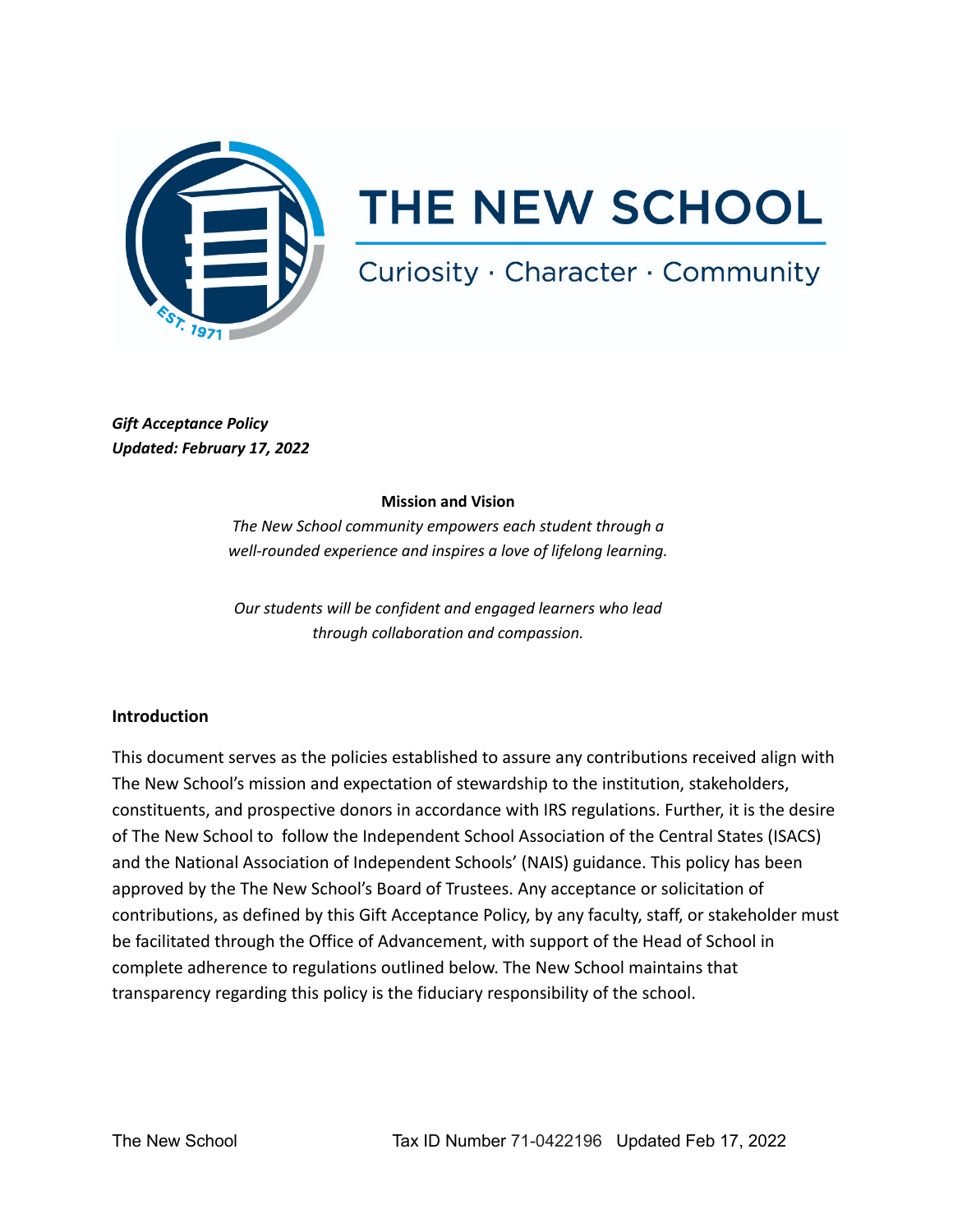#### **Policy**

## **I. General**

All fundraising programs shall be conducted in a manner that does not conflict with any academic or administrative policies or the school's mission, and that protects the interests of The New School. Concurrently, The New School strives to protect the interests of each donor, and The New School will not knowingly enter any arrangement which would jeopardize the donor's interest or contradict the donor's intent.

Gifts shall be made to the school (not to an individual faculty or staff member or student) and shall be consistent with IRS rules and regulations governing charitable gifts. Other than *de minimis* gifts, such as birthday or holiday gifts to teachers, gifts shall be made directly to the school. Any gifts addressed to an individual faculty, staff member, or student will not be accepted.

The Office of Advancement, in the management and reporting of gifts to The New School, shall be guided by the standards and best practices established by ISAC and NAIS.

#### **A. Gift Policy Committee**

The Board of Trustees has established a gift Policy Committee to interpret existing policy in regards to charitable gifts and related matters. The Gift Policy Committee has authority to interpret the Gift Acceptance Policy and to provide leadership and governance where judgment is required by the complexity of the situation or because the specific instance is not clearly spelled out in current policy.

The Gift Policy Committee will consist of the Head of School, the Director of Advancement, the Director of Finance, the Chair of the Board of Trustees, Chair of the Advancement Committee of the Board of Trustees, and the Chair of the Finance Committee of the Board of Trustees. Other senior administrators and/or advisors can serve on the Gift Acceptance Committee if appropriate. Additional staff may be asked to attend meetings to provide necessary information about the donation or honorific being reviewed. The Gift Policy Committee is directed to seek the guidance of accountants, attorneys, investment, real estate, or other professionals if specialized knowledge is required to make a decision regarding a gift.

The role of the Gift Policy Committee as it relates to gift acceptance is to review proposed gifts-in-kind and other complex assets gifted to The New School. The committee will represent the school's interest in evaluating the gift for a use related to the school's mission. Gifts that fall under this committee's review include tangible personal property, real property, life insurance, other complex assets, or assets with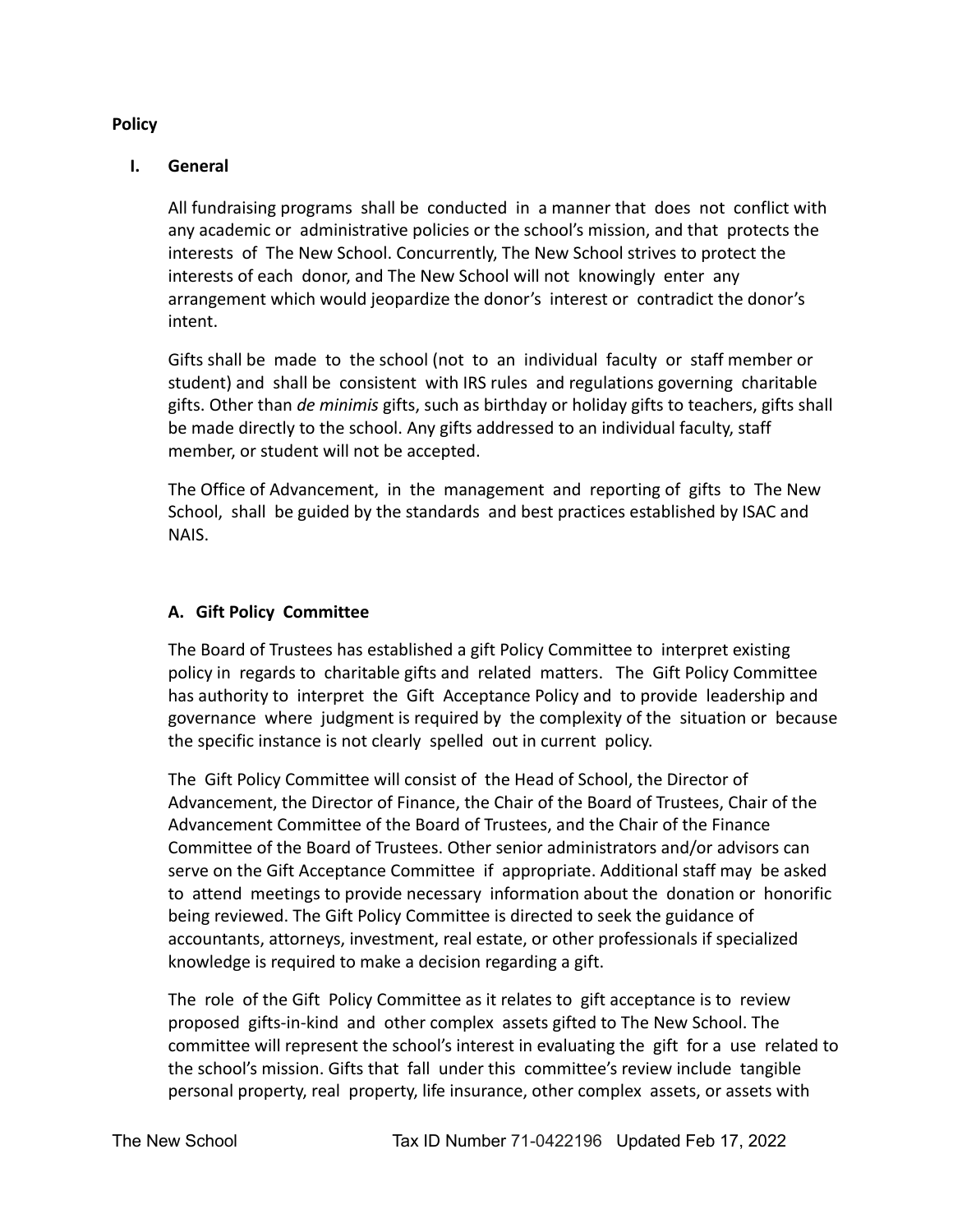potential tax implications to The New School. The category "other complex assets" can include, but is not limited to, intellectual property, partnership interests, and restricted or non-publicly traded securities. The Committee reviews potential gifts utilizing the criteria set forth below.

Market Value and Marketability. The Gift Policy Committee must receive a reasonably current appraisal of the fair market value of the property and interest in the property the school would receive if the proposed gift were approved. The Director of Advancement will inform the donor that, if the gift is completed, the IRS will generally require a qualified independent appraisal made within sixty days of the date of gift. In the event that there is no immediate use for the proposed gift, the appraisal and other information must indicate clearly and convincingly that there is a market for the asset under consideration and that the asset can be sold within a reasonable period of time.

Limitations and Encumbrances. The existence of any and all mortgages, deeds of trust, restrictions, reservations, easements, mechanic liens and other limitations of record must be disclosed. No gift of an interest in such property will be accepted until all mortgages, deeds of trust, liens, restrictions, and other encumbrances have been discharged, except in very unusual cases where the fair market value of the school's interest in the property net of all encumbrances is substantial or where a separate agreement to pay any such encumbrances which might be charged to the school has been executed by a financially responsible party.

Carrying Costs. The existence and amount of any carrying costs, including but not limited to property owners' association dues, country club membership dues and transfer charges, taxes and insurance, must also be disclosed.

The Gift Policy Committee has delegated review of such potential gifts to the Head of **School** 

# **B. Policy on Confidentiality of Information**

The New School is committed to protecting the privacy of people whose personal information is held by the school through responsible information management. This includes information on constituents (alumnae, donors and potential donors) that is held by The New School Office of Advancement. Confidential information about The New School constituents, as well as confidential school information in oral form or on electronic, magnetic, or print media, is protected to foster a trusting relationship between the constituent and the institution. In response to this trust, the school requires adherence to its statement of confidentiality. This policy applies to all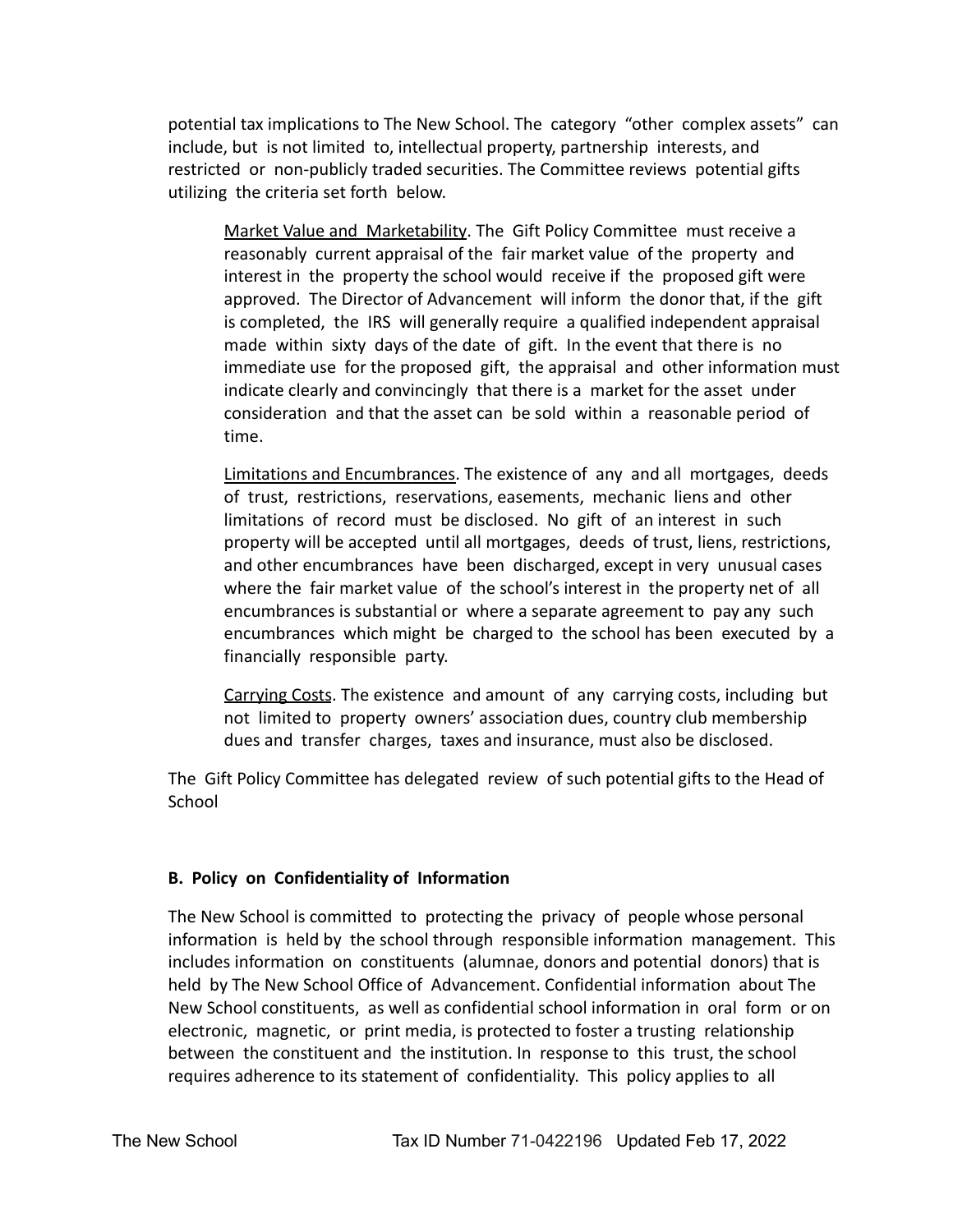employees, including part-time, temporary, contractual, and student employees, paid and unpaid interns, and agents of the school who assist in the school's fundraising and advancement activities. Each person with access to confidential information is personally responsible for the protection of it.

## **II. Prohibited Gifts**

The New School reserves the right to not accept a proposed gift for reasons including, but not limited to, the following:

- The gift or gift transaction involves an illegality.
- The gift or gift transaction does not align with The New School policies or mission.
- The benefit of the gift is outweighed by the potential of negative publicity for The New School that would result from the transaction.
- The gift or gift transaction inhibits The New School from seeking donations from other donors.
- The benefit of the gift is insufficient to offset the extent of administrative and/or legal effort involved.
- The donor, or other prohibited party, wishes to exert control over how the donated funds are used beyond the gift agreement.

#### **III. Anonymous Gifts**

Donors may request their gift to be noted as anonymous and excluded from donor lists and reports, and may also decline any publicity regarding their gifts or pledges committed, provided however, that The New School shall honor such requests to the extent that they are not in conflict with federal, state or local laws and/or regulatory obligations.

#### **IV. Accepted Gifts**

#### **1. Cash**

Gifts in the form of cash, checks, credit cards, wire transfers, ACH transactions, and cryptocurrency will generally be accepted as long as they conform to all Gift Acceptance Policies. Gifts will be credited and receipted to the legal donor. Recognition credit can be provided as appropriate.

Checks are to be made out to The New School. In no event shall a check be made payable to an employee, agent, or volunteer who represents The New School.

#### **2. Bequests and Estates**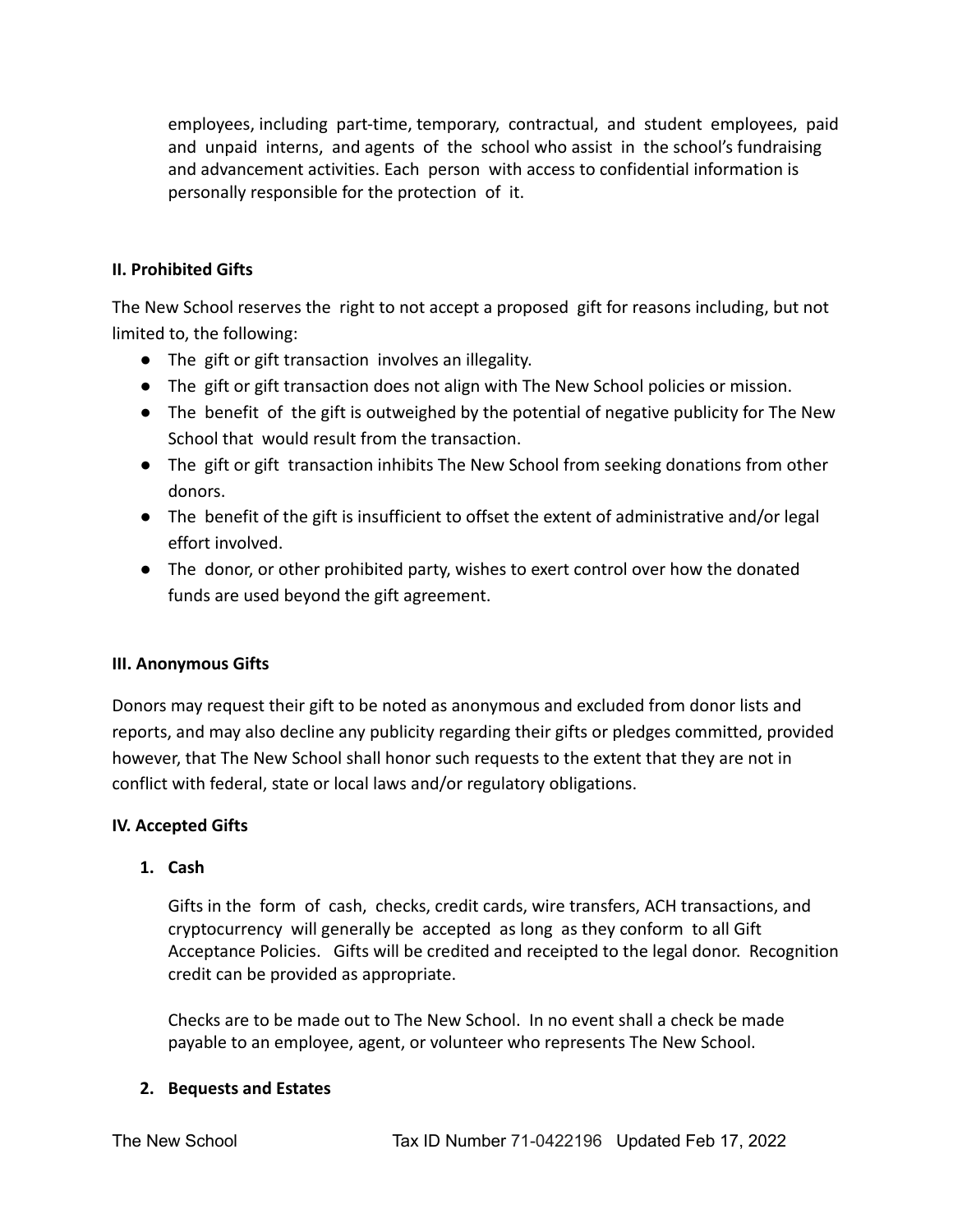Donors interested in discussing a potential bequest gift should contact the Office of Advancement, advancement@thenewschool.org.

Realized bequests which adhere to the Gift Acceptance Policy are accepted by the Office of Finance. The New School reserves the right to disclaim certain assets proposed for distribution from an estate when inconsistent with the GIft Acceptance Policy. Executors and attorneys in the process of distributing estates should contact the The New School Office of Advancement at advancement@thenewschool.org.

# **3. Gifts-In-Kind**

All gifts-in-kind, except for marketable securities, require advance approval from the Office of Advancement. Please contact the Office of Advancement at advancement@thenewschool.org.

Gifts-in-kind with a value less than \$5,000 shall be recorded on the school's financial records at the donor's estimated value or at fair market value if independent verification of that value of the gift is provided. Independent verification may include written qualified independent appraisal of the donated property in accordance with IRS regulations, a vendor's invoice indicating the item's cost to the vendor in order to substantiate the fair market value of the goods donated or the donor's original purchase receipt if the gift has not depreciated in value since purchase.

Gifts-in-kind with a value exceeding \$5,000 shall be recorded on the school's financial records at the appraised value. The Gift Policy Committee shall request the donor to provide a copy of the qualified written appraisal of the donated property in accordance with IRS regulations in order to substantiate the fair market value of the goods donated.

# A. Marketable securities

Securities which are traded on any recognized stock market and are readily marketable shall be accepted by The New School and immediately sold. In the case of a multimillion dollar donation of securities, the Director of Finance in consultation with the Chair of the Finance Committee of the Board of Trustees may choose to extend the timeline for liquidating the asset to ensure an orderly transaction. Securities gifts will be valued for recognition value and for The New School records based on the fair market value on the date the school takes possession of the security, in accordance with IRS regulations. The school prefers to only open new accounts, as is required for some mutual fund assets, to accept gifts with a market value of \$25,000 or more. Restricted or non-publicly traded securities will be reviewed by the Gift Policy Committee.

B. Tangible personal property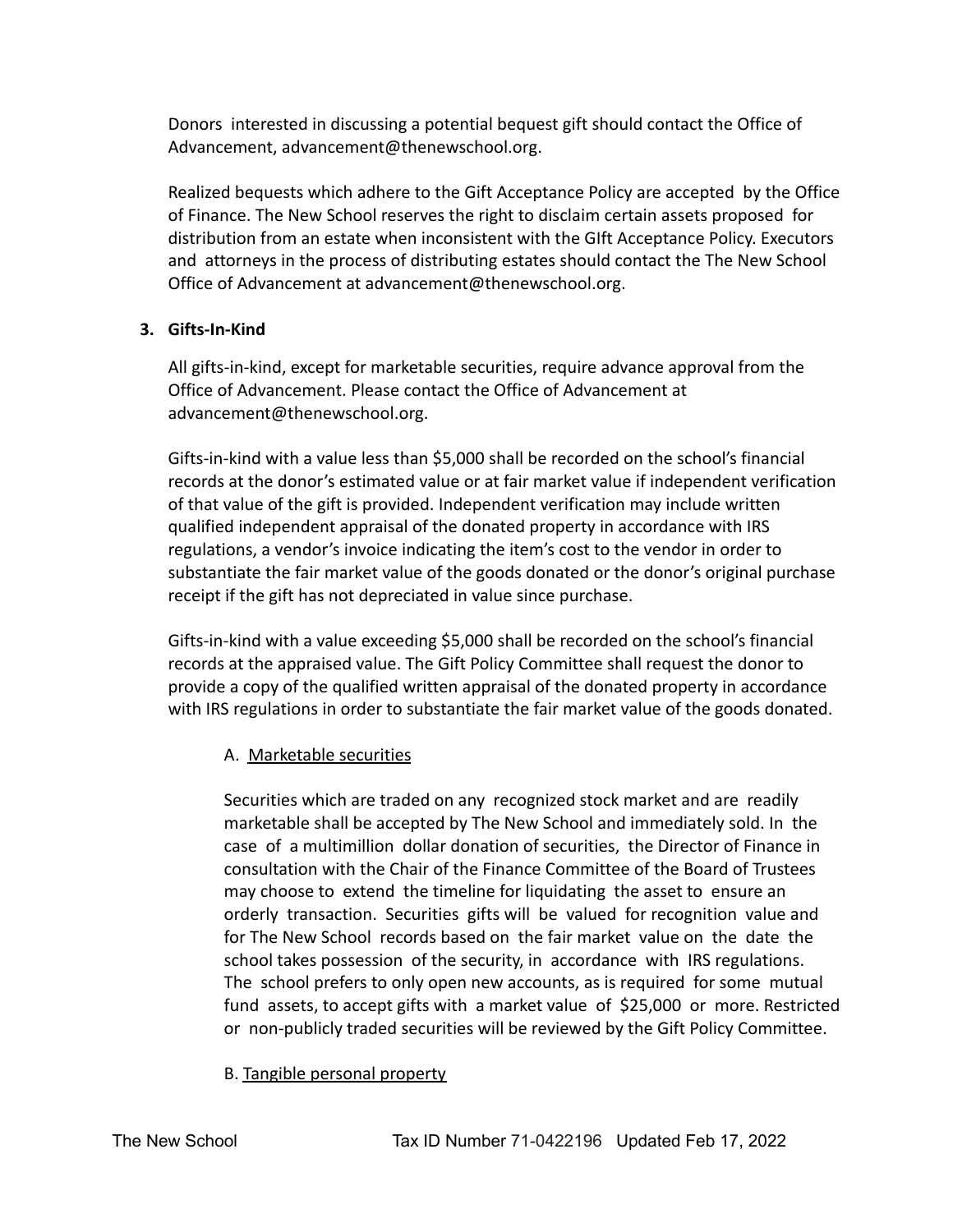Gifts of tangible personal property (books, paintings, musical instruments, etc.) can be accepted if they further the mission of The New School. The Gift Policy Committee may, at their discretion, choose to accept a gift of tangible personal property that is readily marketable for the purpose of liquidating the asset. Property for the use of the school with an appraised or estimated fair market value of less than \$500 may be accepted by the Director of Advancement in consultation with the receiving department. Gifts of property valued at \$500 of more must be approved by the Gift Policy Committee.

#### C. Gifts of Service

Gifts of services, while often considered helpful to the mission of the school, are not considered charitable gifts by the IRS and, while such may be accepted by the school, such cannot be recorded or receipted by The New School.

#### D. Donations in Lieu of Reimbursement

A volunteer may choose to submit for reimbursement those expenses the school would have otherwise expended. The volunteer may then choose to give an equal amount to the school in a separate transaction.

Alternately, volunteers can choose not to submit a request for reimbursable expenses. In this case, volunteers may save their receipts and consult with a tax advisor to determine whether the expenses are deductible as charitable on their tax returns. Upon request, and at its discretion, the school will provide volunteers with a letter acknowledging their non-reimbursed expense, but with no dollar amount specified, which the volunteer may use to substantiate their donation.

#### E. Gifts of Materials to the Library

Generally, only pre-approved gifts that meet the curricular and research needs of the school will be accepted.

#### F. Gifts of Art

The New School generally accepts gifts of art for its permanent collection. Gift offers are reviewed by the Gift Policy Committee, in consultation with relevant advisors, which considers the quality of the work, its appropriateness to the school's holdings and value for teaching purposes, and the artwork's provenance (its history of legal ownership). In some cases, gifts of art will be accepted as gifts of real property and treated accordingly (see section 4 below for additional detail).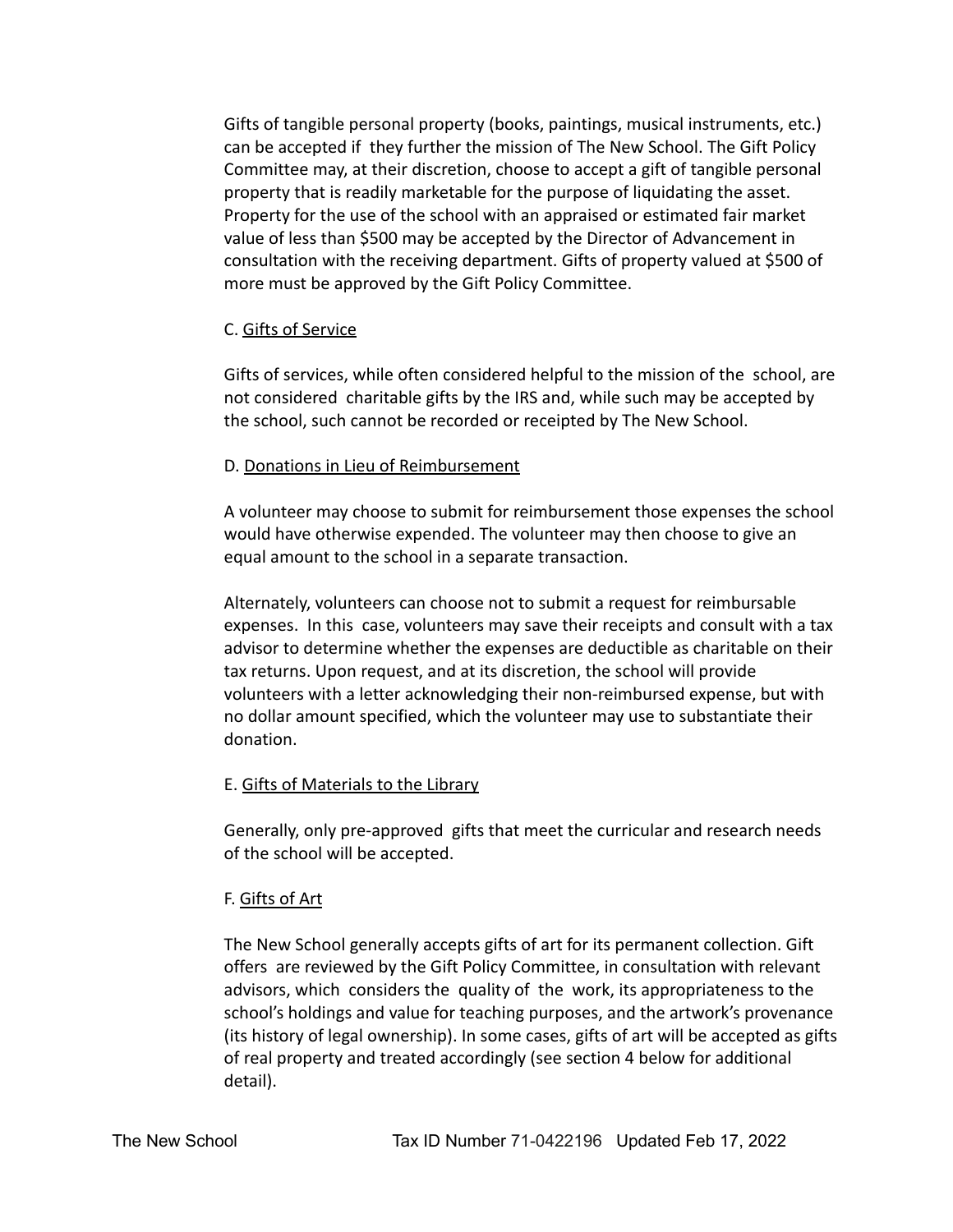#### G. Life insurance

All gifts of life insurance must be reviewed by the Gift Policy Committee. While not encouraged, the school will generally accept gifts of life insurance as long as the school is named as owner and beneficiary of the policy. In addition, the school shall request a copy of the contract and a current vanishing in-force illustration for its review. If a policy is not fully paid, the school should also request a second illustration assuming a 1-2% reduction in interest or dividend rates.

If a policy is a "vanishing premium" policy, then the Director of Advancement shall clarify with the donor the risk of "reappearing premiums" if assumed interest rates or dividends decrease. Often premiums vanish only to reappear later when an economic environment becomes less favorable. Annual illustrations shall be requested for these types of policies.

The school may choose whether to continue making premium payments, with offsetting gifts from the donor, or to surrender a policy for cash. The New School prefers that the school pay the premiums when notices come to the school as owner, with the donor then making a gift to the school in the amount of the premium. This process will maintain a clear audit trail for the substantiation of gifts. The school will not give The New School Annual Fund credit for funds used to offset a premium.

The donor shall be responsible for obtaining a qualified appraisal if the gift was valued at greater than\$5,000, per IRS regulations.

# **4. Gifts of Real Property (Real Estate)**

The New School will consider gifts of real property including single- and multi-family residences, condominiums, cooperative apartments, apartment buildings, other income-producing property, farms and ranches, and possibly other real estate assets as well. The school will also accept partial interests in such real estate, provided that such interests can be readily sold. The New School will consider outright gifts of real property as well as gifts subject to a retained life estate, gifts for a charitable remainder trust, gifts in exchange for a charitable gift annuity, and bargain sale gifts after assessing the expenses and risks associated with receiving a gift of property in comparison to the value of the gift to the school. Where appropriate, the school will seek to use option agreements and other mechanisms to minimize holding costs and liquidity risk when accepting gifts of real property. Donors considering real estate gifts will be asked to understand that the school must pay special attention to environmental liability risks, marketability risks, and the possible costs of holding real estate pending sale.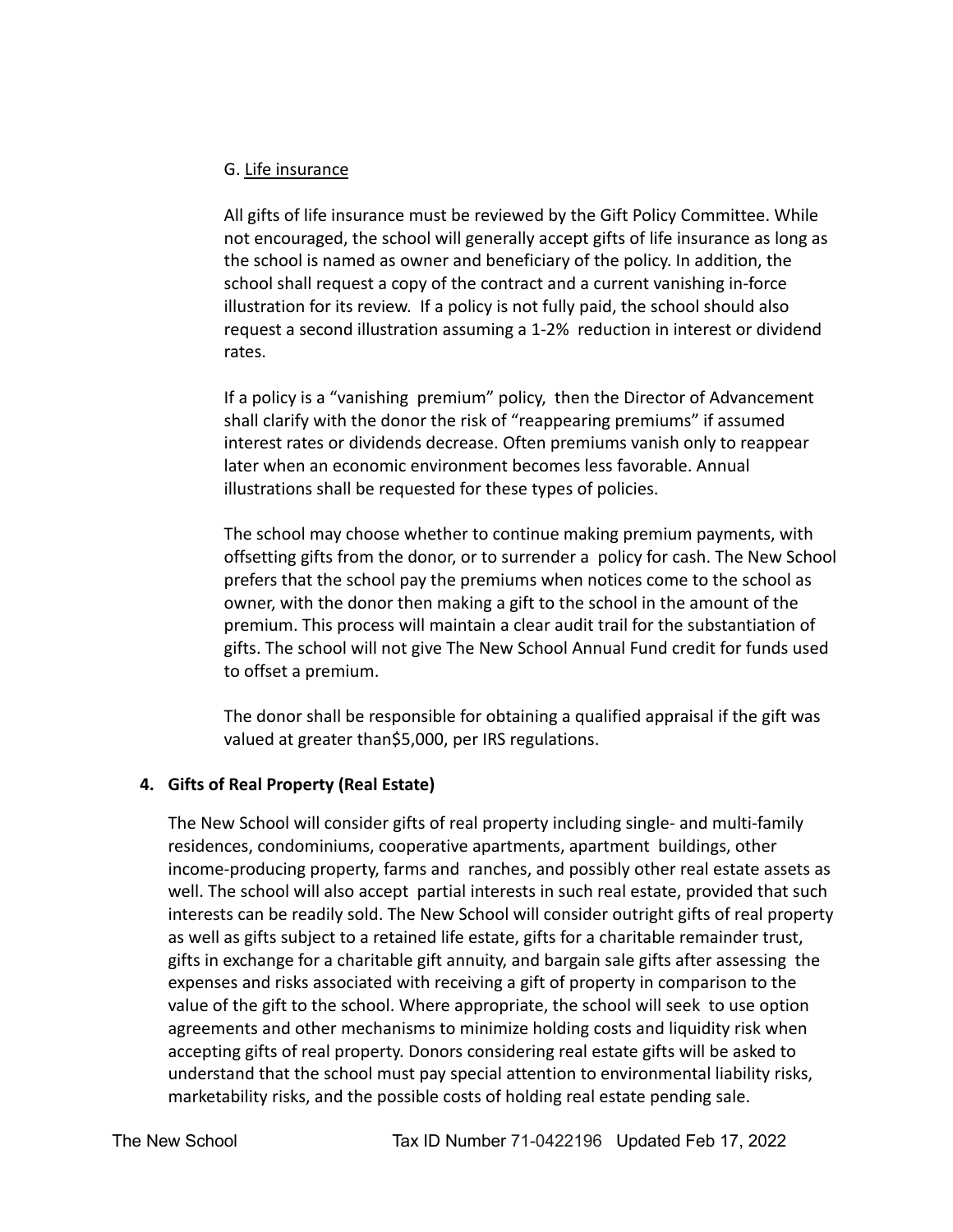Generally, The New School will not accept gifts of time shares or cemetery plots. The school prefers to not accept real estate gifts subject to mortgages or liens, but exceptions could be made (provided the mortgage is assignable) if the property has sufficient value in relation to the debt it carries.

The school retains the right to refuse a gift during negotiations without incurring cost or liability. Possible exposure to environmental liability and possible challenges in marketing the property could be reasons for such a refusal to consider a gift.

When considering potential gifts of real estate, the school will take into account all expenses it might incur, and will project likely net proceeds to come to the school, whether by way of an outright gift or a deferred gift. The net value of the gift to the school - taking into account all appropriate expenses - discounted to present value (today's dollars), should be at least \$50,000 for The New School to consider the gift.

The general practice of the school is to sell all gifts of real estate as soon as possible at the best price obtainable, while taking into account current market conditions.

# A. Gifts of Property Subject to a Retained Life Estate

The New School may accept a gift of a residential property (not limited to one's primary residence) or agricultural property for which the donor (and up to one additional party) retains a life interest, or an interest running a fixed number of years. Gifts of property subject to a retained life estate will generally be considered only when the parties retaining a life interest are at least 70 years of age. Life estate donors will be required to enter into a written agreement with the school outlining their ongoing responsibilities for all routine costs and expenses associated with owning and maintaining the property, including property taxes, insurance, assessments, repairs, and maintenance. The agreement will also address the donor's right to lease the property to a third party, and will describe a basis for allocating capital improvements between the life tenant and the school. It will also address such issues as the possible incapacity of the life tenant and the possibility that the life tenant might vacate the property. All involved must understand that a retained life estate arrangement involves a close, long-term relationship between the school and the life tenant/tenants. Annual visits and informal property inspections by school representatives should be conducted, with the projected cost of such visits considered in the school's initial gift acceptance deliberations.

B. Partial interest gifts of real estate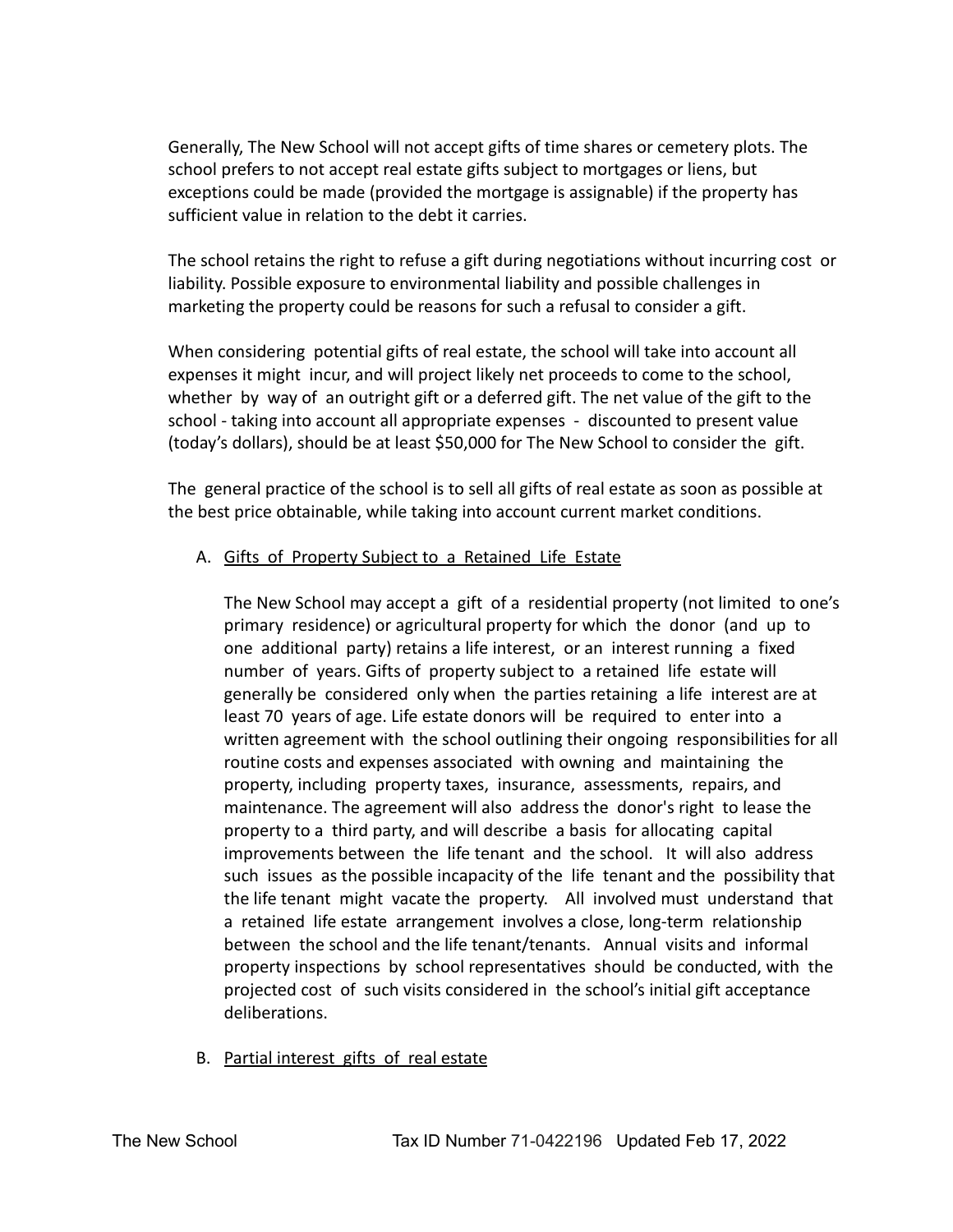When a donor is preparing to sell a property, The New School will consider accepting a gift of an undivided (fractional) interest in the real estate prior to its sale, provided the property passes all other requirements of these policies (including due diligence inspections). A legal agreement must exist with the other owners regarding ultimate disposition of the property.

Advancement staff should be aware that if a property owner is preparing to list an appreciated property for sale, donating a fractional interest to the school prior to the sale could be a simple and tax-effective way to structure a substantial gift. The charitable deduction generated by such a gift can sometimes largely offset the capital gain realized by the donor in the subsequent sale of the property.

#### C. Charitable Gift Annuities funded with Remainder Interests in real estate

In certain instances the school would consider issuing a Charitable Gift Annuity in exchange for a gift of property subject to a retained life estate. To consider such a possibility the school would need to determine that its investment in gift annuity payments over the years would yield a sufficient return upon the termination of the life estate as to warrant use of school resources for such a purpose. The New School would make conservative estimates of the life span of the annuitants and of a likely sales price in conducting such an analysis.

# **5. Planned Gifts**

# A. Charitable Gift Annuities

An income beneficiary must be sixty (60) years old in order to be issued an immediate charitable gift annuity. Deferred payment gift annuities will be issued to donors of any age who are interested in deferring payments until age 60 or later. The minimum amount for a charitable gift annuity is \$10,000. Donors with existing annuities with The New School may be issued additional annuities at a minimum amount of \$5,000.

Typically cash and marketable securities will be accepted to fund a charitable gift annuity. In some cases, the school will accept gifts of real property in exchange for a gift annuity. In those cases, the school follows all policies for acceptance of real property, including use of option agreements where appropriate. Often, the donor will be asked to defer receipt of annuity payments for one or more years. In addition, if a gift annuity is issued in exchange for a gift of real property, the annuity rate offered is discounted at the discretion of the Director of Finance, in consultation with the Chair of the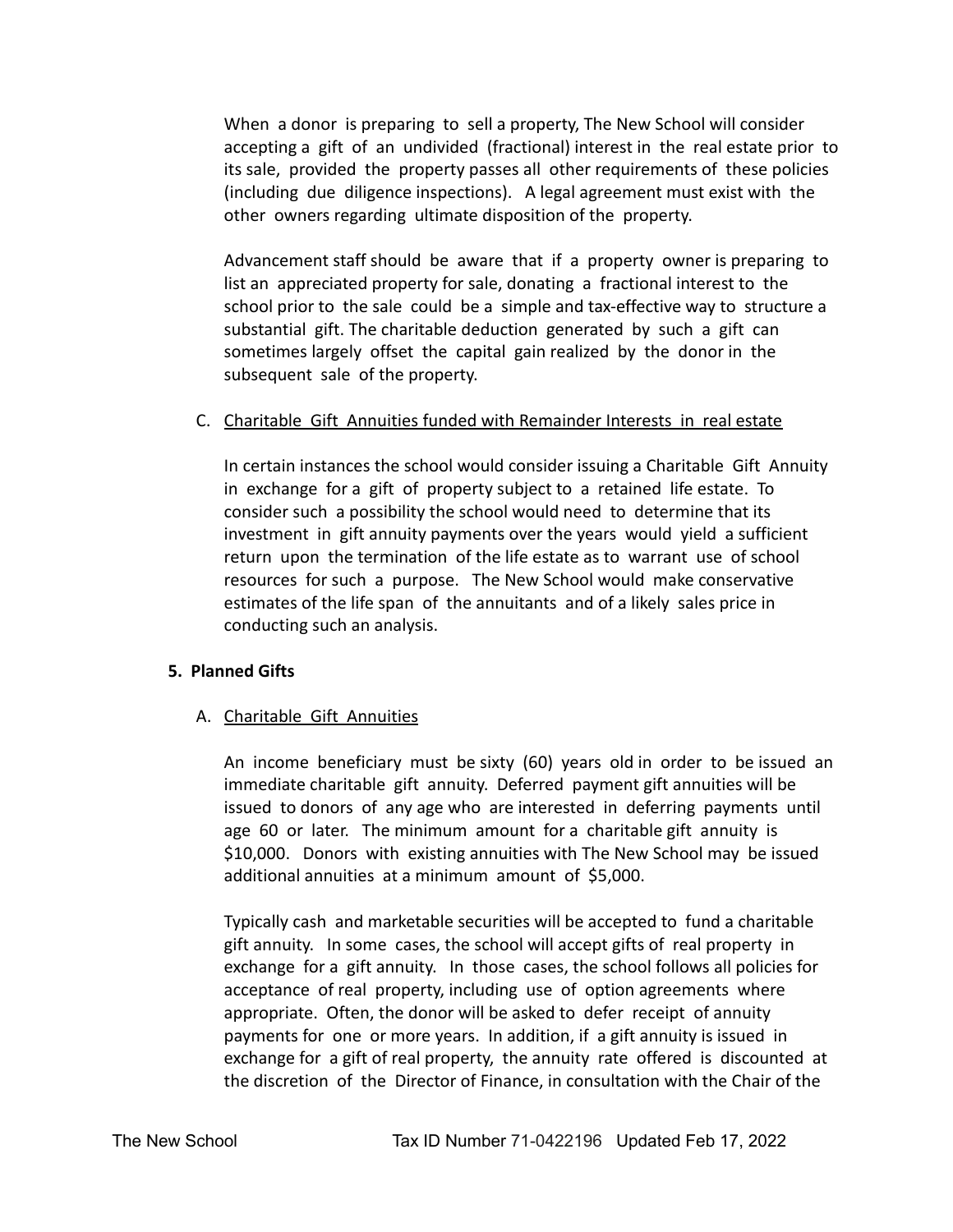Finance Committee of the Board of Trustees, in order to compensate the school for the uncertainty of the time period required to sell, the time period to realize proceeds from the sale and to cover the costs associated with marketing and selling the property

#### B. Pooled Income Funds

An income beneficiary must be fifty (50) years of age to participate in either The New School's Income-Oriented or Growth-Oriented Pooled Fund. In the case of a two-life arrangement, the school allows for the survivor beneficiary to be somewhat younger, typically no younger than age 45. The minimum for a new pooled income fund gift is \$10,000, and additions to the fund may be made in minimum amounts of \$5,000.

Cash and marketable securities are accepted into either pooled income fund with the exception of municipal (taxfree) securities which by law cannot be accepted or held by a pooled income fund trust. Real property or tangible personal property is not acceptable in a pooled fund since the assets are not readily liquid and cannot immediately generate income.

C. Charitable Remainder Trusts

There is no minimum age for the beneficiary of a The New School charitable remainder trust. The school reviews each proposed trust taking into consideration the age of the beneficiary(ies), the payout rate and the effects both have on remainder value. A remainder value of 25% or more is expected. Additions may be made to unitrusts in any amount, while annuity trusts, by law, cannot accept additions.

The New School will give gift credit for the portion of a charitable remainder trust held outside of the school for which the school is named as irrevocable beneficiary. The New School will consider drafting a trust document using the school's retained legal counsel, or serving as trustee, (including when there are multiple remainder beneficiaries) when the estimated present value of the school's remainder interest is at least \$100,000.

Cash, marketable securities and un-mortgaged real property are all acceptable in a charitable remainder trust. In the case of real property, a Net Income with Makeup Unitrust or a Flip Trust can be used in order to allow time for the trustee to sell the property and reinvest the proceeds in an income-producing asset. A donor is asked, when funding a trust with real property, to make an additional cash gift(s) to the trust to cover insurance, maintenance and taxes on the property for as long as the trustee feels it will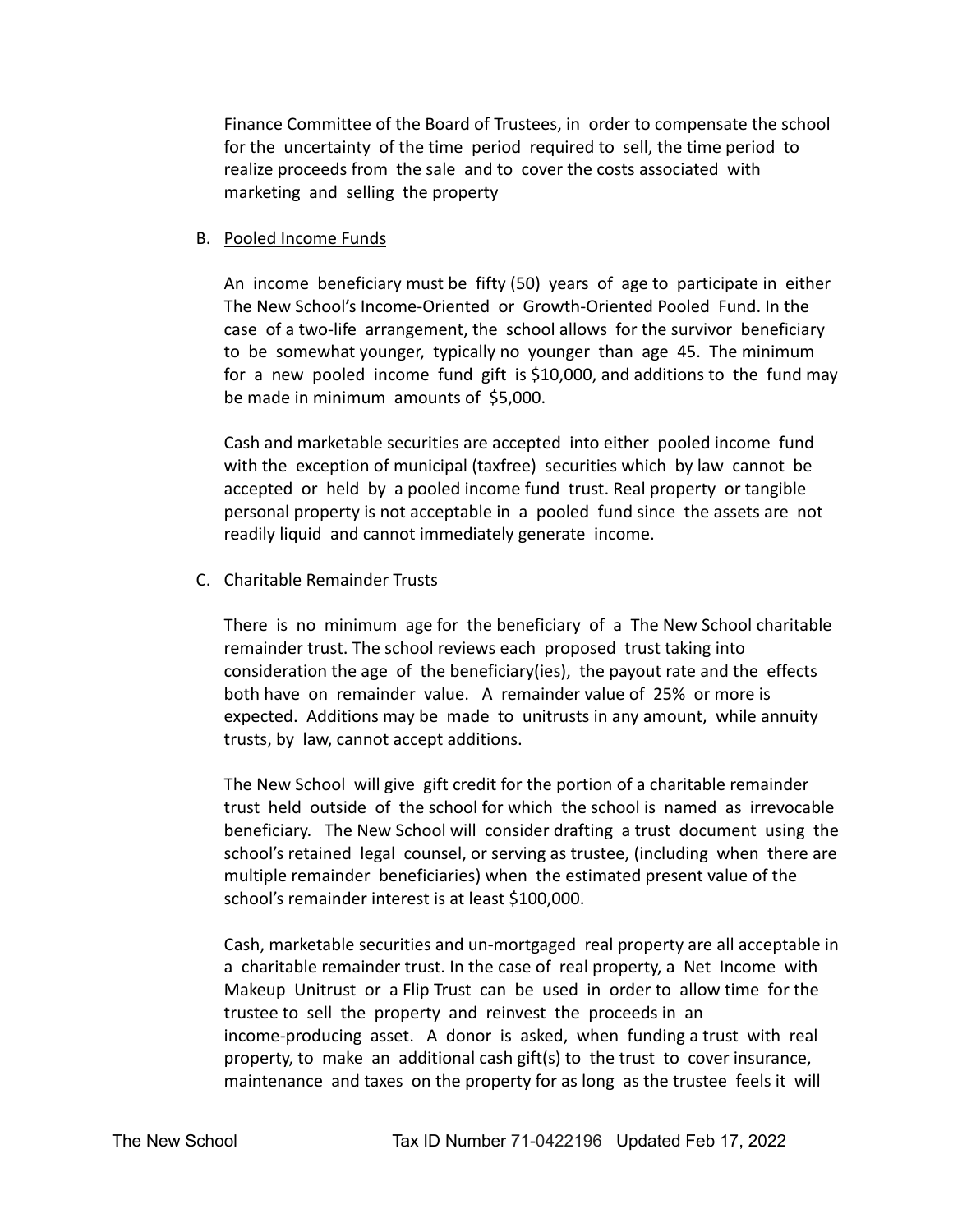reasonably take to sell the property. When such a trust is to be funded with real estate, there are several options for trusteeing the trust: a financial institution of the school's choosing, the donor or their attorney, or, in some instances, the school itself.

#### **6. Matching Gifts**

The New School accepts gifts from companies which sponsor matching gift programs for their employees or former employees. Any matching gift received is used for the same purpose as the original gift unless limitations are imposed by the issuing company/foundation that prohibit an identical use.

#### **V. Gift Administration**

1. Endowed Funds

#### A. General Information

Endowed funds are held in perpetuity, with the principal invested for long-term growth. The use of the income from endowed funds may be either unrestricted or restricted to a specific purpose. Income is determined by a spending policy set by the board of trustees and reviewed annually.

Use of the income must meet the restrictions set forth in the fund description. For that reason, fund descriptions must be written with care, preferably including as few restrictions as possible. When writing fund descriptions, it is important to consider whether the fund will still be useful 100 years from now. All new or updated fund agreements will include The New School contingency clause which provides the board of trustees the power to adjust fund agreements should they become impractical to administer or no longer advance the school's mission in the future.

Many endowed funds underwrite departmental budgets, in which case they are not available to fund new expenses. For example, a new scholarship fund will neither bring an additional financial aid student to The New School nor increase the school's financial aid budget. The school may increase the budget by some amount, in recognition of the new endowed fund, especially if the fund is particularly large.

Income which is not used during one year will accumulate for use in the future unless the gift instrument dictates otherwise. For example, a lecture fund which generates \$5,250 per year will accumulate about \$15,750 if not used for three years. That amount may be used to pay a particularly distinguished lecturer.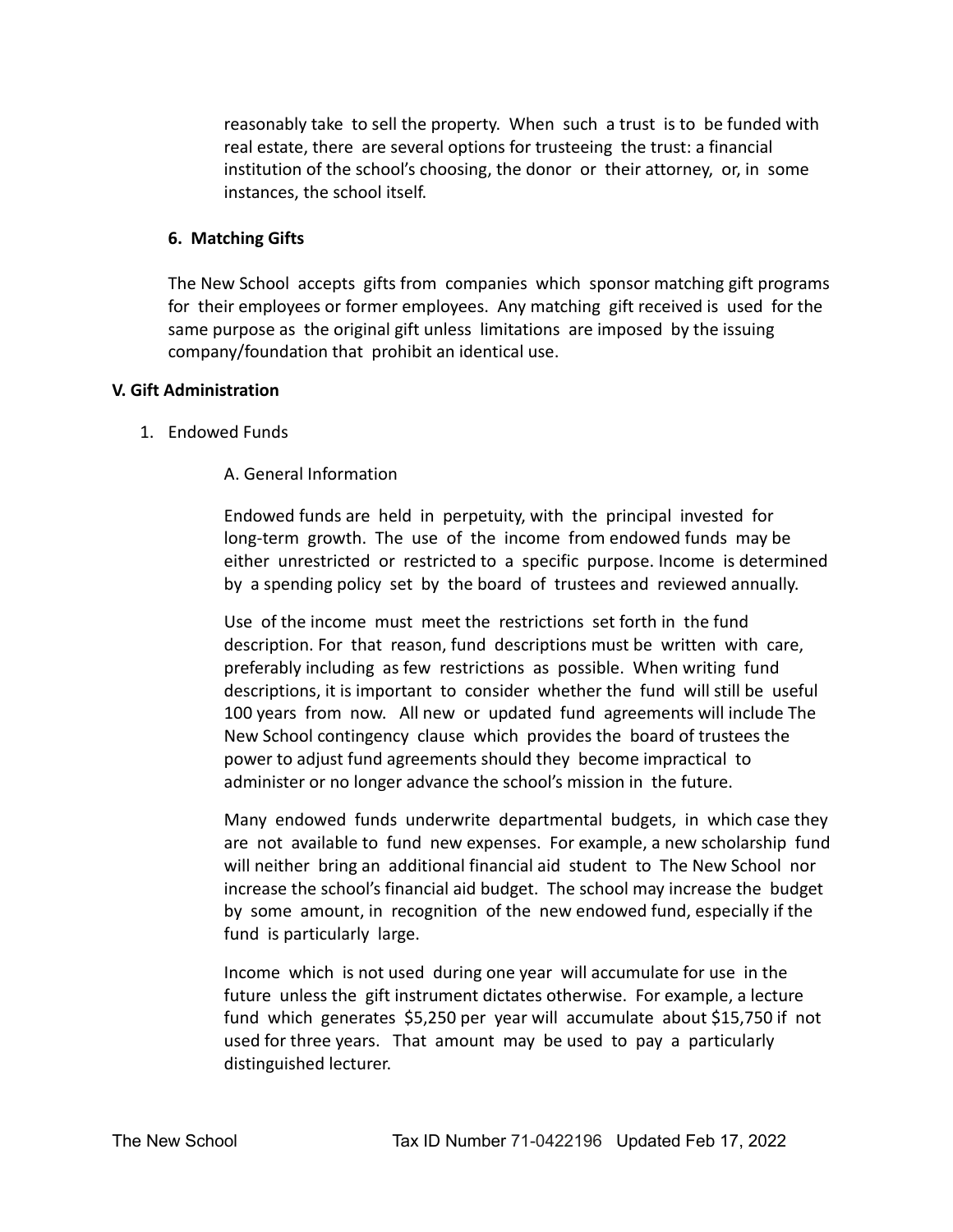B. Reaching the Endowed Fund Minimum

The minimums to establish a named endowed fund at The New School are set by the board of trustees.

If a donor is interested in reaching the fund minimum over time, a statement of intent form must be completed at the time of the initial gift. This statement of intent is to be approved as part of the fund agreement. The school will generally not accept new endowments where fundraising is required to reach the fund minimum. However, if such a fund is approved, the fund agreement must include a deadline for reaching the minimum and a contingency clause indicating how the fund will be utilized if the endowed fund minimum is not reached (spent out for the restriction indicated, or transferred to another fund, etc.).

Planned gifts may be used to create endowed funds under certain circumstances. If the fund is to be used for financial aid, and the amount of the planned gift at least meets the fund minimum at the time the gift is recorded (for example, at the time a bequest intention is documented; or an annuity or other life-income gift is funded), then the fund shall be deemed to have met the endowed fund minimum, even if the realized proceeds of the gift do not meet the minimum as of the date the gift is realized. However, for other types of funds (such as professorships, research funds, programmatic funds, etc.) the endowed minimum shall only be deemed to have been met after consideration on a case-by-case basis by the Gift Policy Committee.

2. Expendable Funds

Expendable Funds are those funds that will be expended over a set time period, often one to three fiscal years. The minimums to establish a named expendable fund at The New School are set by the Board of Trustees. Any requested named expendable fund not addressed in the Named Fund Minimums Policy will be determined commensurate with the nature of the program/scholarship to be supported and will require the approval of the Gift Policy Committee after consultation with the other appropriate senior administrator.

3. Naming Guidelines

The New School naming guidelines are established and reviewed by the Board of Trustees.

4. Gift Date Policy

The New School does not record a gift date for contributions received. The school records a date processed to reflect when the school has taken possession of the